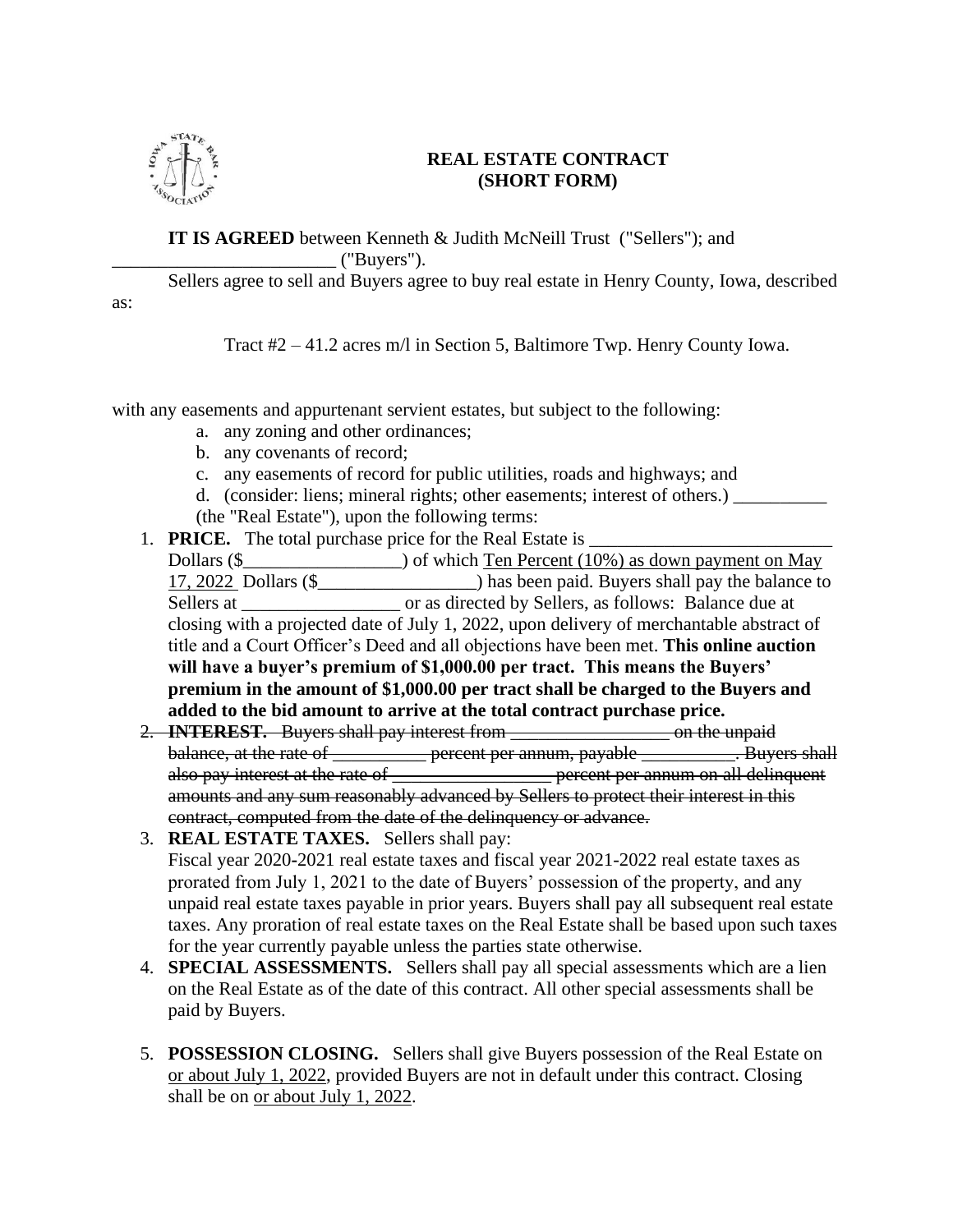- 6. **INSURANCE.** Sellers shall maintain existing insurance upon the Real Estate until the date of possession. Buyers shall accept insurance proceeds instead of Sellers replacing or repairing damaged improvements. After possession and until full payment of the purchase price, Buyers shall keep the improvements on the Real Estate insured against loss by fire, tornado, and extended coverage for a sum not less than 80 percent of full insurable value payable to the Sellers and Buyers as their interests may appear. Buyers shall provide Sellers with evidence of such insurance.
- 7. **ABSTRACT AND TITLE.** Sellers, at their expense, shall promptly obtain an abstract of title to the Real Estate continued through the date of this contract and deliver it to Buyers for examination. It shall show merchantable title in Sellers in conformity with this contract, Iowa law and the Title Standards of the Iowa State Bar Association. The abstract shall become the property of the Buyers when the purchase price is paid in full, however, Buyers reserve the right to occasionally use the abstract prior to full payment of the purchase price. Sellers shall pay the costs of any additional abstracting and title work due to any act or omission of Sellers, including transfers by or the death of Sellers or their assignees.
- 8. **FIXTURES.** All property that integrally belongs to or is part of the Real Estate, whether attached or detached, such as light fixtures, shades, rods, blinds, awnings, windows, storm doors, screens, plumbing fixtures, water heaters, water softeners, automatic heating equipment, air conditioning equipment, wall to wall carpeting, built-in items and electrical service cable, outside television towers and antenna, fencing, gates and landscaping shall be considered a part of Real Estate and included in the sale except: (consider: rental items.)
- 9. **CARE OF PROPERTY.** Buyers shall take good care of the property; shall keep the buildings and other improvements now or later placed on the Real Estate in good and reasonable repair and shall not injure, destroy or remove the property during the term of this contract. Buyers shall not make any material alteration to the Real Estate without the written consent of the Sellers.
- 10. **DEED.** Upon payment of purchase price, Sellers shall convey the Real Estate to Buyers or their assignees, by Trustee's Warranty Deed, free and clear of all liens, restrictions, and encumbrances except as provided herein. Any general warranties of title shall extend only to the date of this contract, with special warranties as to acts of Sellers continuing up to time of delivery of the deed.

# 11. **REMEDIES OF THE PARTIES.**

a. If Buyers (a) fail to make the payments aforesaid, or any part thereof, as same become due; or (b) fail to pay the taxes or special assessments or charges, or any part thereof, levied upon said property, or assessed against it, by any taxing body before any of such items become delinquent; or (c) fail to keep the property insured; or (d) fail to keep it in reasonable repair as herein required; or (e) fail to perform any of the agreements as herein made or required; then Sellers, in addition to any and all other legal and equitable remedies which they may have, at their option, may proceed to forfeit and cancel this contract as provided by law (Chapter 656 Code of Iowa). Upon completion of such forfeiture Buyers shall have no right of reclamation or compensation for money paid, or improvements made; but such payments and/or improvements if any shall be retained and kept by Sellers as compensation for the use of said property, and/or as liquidated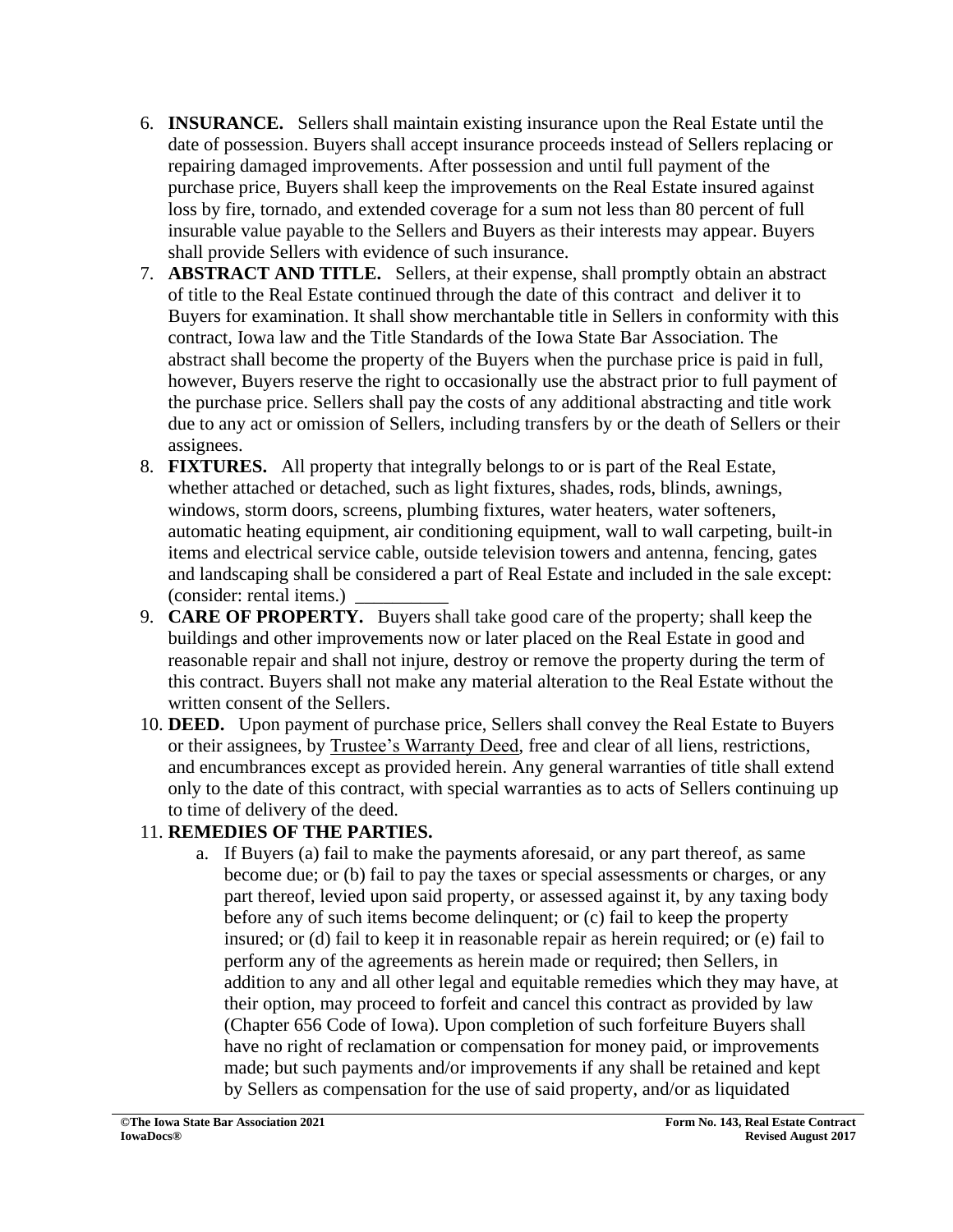damages for breach of this contract ; and upon completion of such forfeiture, if the Buyers, or any other person or persons shall be in possession of said real estate or any part thereof, such party or parties in possession shall at once peacefully remove therefrom, or failing to do so may be treated as tenants holding over, unlawfully after the expiration of lease, and may accordingly be ousted and removed as such as provided by law.

b. If Buyers fail to timely perform this contract, Sellers, at their option, may elect to declare the entire balance immediately due and payable after such notice, if any, as may be required by Chapter 654, The Code. Thereafter this contract may be foreclosed in equity and the court may appoint a receiver to take immediate possession of the property and of the revenues and income accruing therefrom and to rent or cultivate the same as the receiver may deem best for the interest of all parties concerned, and such receiver shall be liable to account to Buyers only for the net profits, after application of rents, issues and profits from the costs and expenses of the receivership and foreclosure and upon the contract obligation.

It is agreed that if this contract covers less than ten (10) acres of land, and in the event of the foreclosure of this contract and sale of the property by sheriff's sale in such foreclosure proceedings, the time of one year for redemption from said sale provided by the statutes of the State of Iowa shall be reduced to six (6) months provided the Sellers, in such action file an election to waive any deficiency judgment against Buyers which may arise out of the foreclosure proceedings; all to be consistent with the provisions of Chapter 628 of the Iowa Code. If the redemption period is so reduced, for the first three (3) months after sale such right of redemption shall be exclusive to the Buyers, and the time periods in Sections 628.5, 628.15 and 628.16 of the Iowa Code shall be reduced to four (4) months.

It is further agreed that the period of redemption after a foreclosure of this contract shall be reduced to sixty (60) days if all of the three following contingencies develop: (1) The real estate is less than ten (10) acres in size; (2) the Court finds affirmatively that the said real estate has been abandoned by the owners and those persons personally liable under this contract at the time of such foreclosure; and (3) Sellers in such action file an election to waive any deficiency judgment against Buyers or their successor in interest in such action. If the redemption period is so reduced, Buyers or their successors in interest or the owner shall have the exclusive right to redeem for the first thirty (30) days after such sale, and the time provided for redemption by creditors as provided in Sections 628.5, 628.15 and 628.16 of the Iowa Code shall be reduced to forty (40) days. Entry of appearance by pleading or docket entry by or on behalf of Buyers shall be presumption that the property is not abandoned. Any such redemption period shall be consistent with all of the provisions of Chapter 628 of the Iowa Code. This paragraph shall not be construed to limit or otherwise affect any other redemption provisions contained in Chapter 628 of the Iowa Code. Upon completion of such forfeiture Buyers shall have no right of reclamation or compensation for money paid, or improvements made; but such payments and for improvements if any shall be retained and kept by Sellers as compensation for the use of said property, and/or as liquidated damages for breach of this contract; and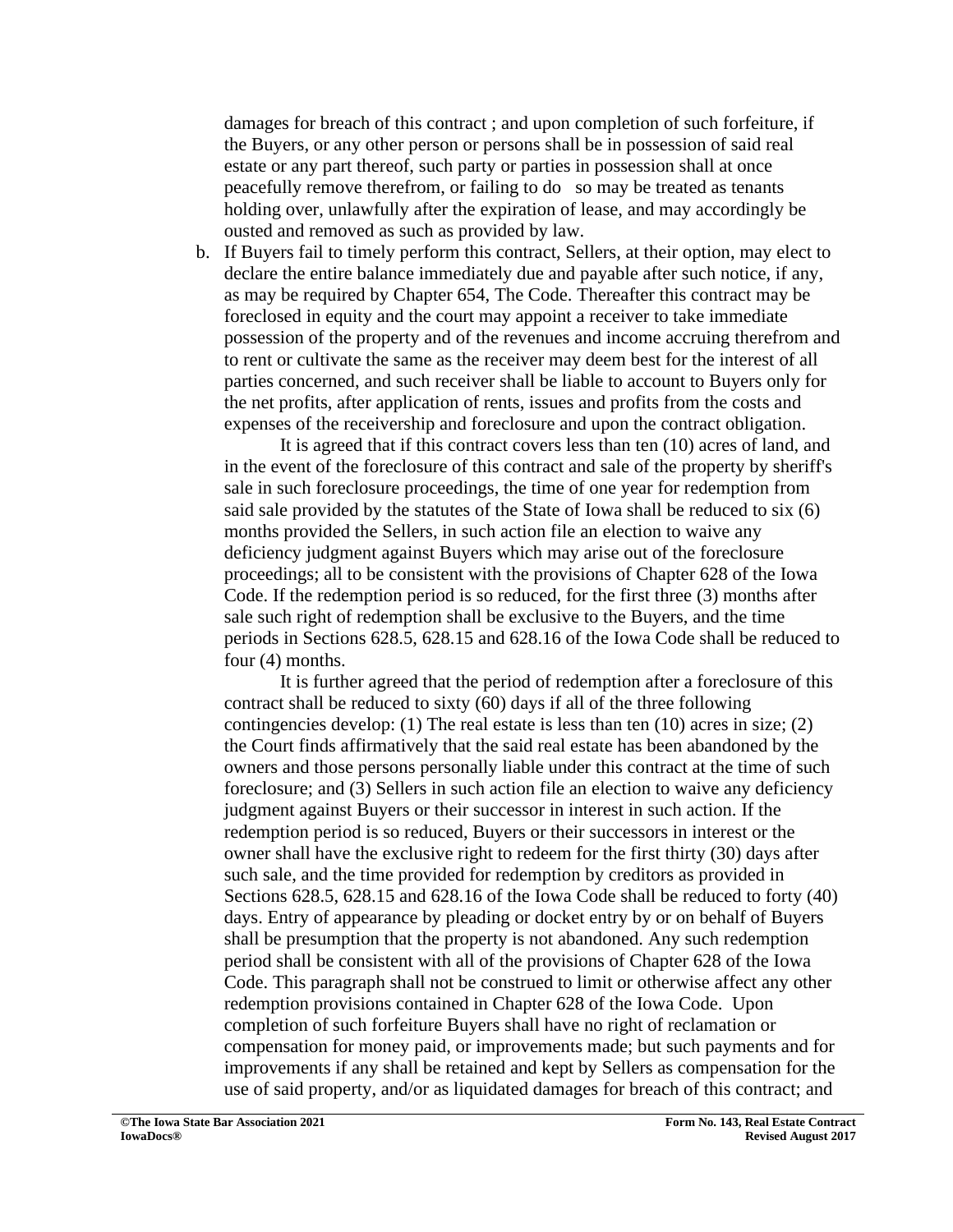upon completion of such forfeiture, if Buyers, or any other person or persons shall be in possession of said real estate or any part thereof, such party or parties in possession shall at once peacefully remove therefrom, or failing to do so may be treated as tenants holding over, unlawfully after the expiration of a lease, and may accordingly be ousted and removed as such as provided by law.

- c. If Sellers fail to timely perform their obligations under this contract, Buyers shall have the right to terminate this contract and have all payments made returned to them.
- d. Buyers and Sellers are also entitled to utilize any and all other remedies or actions at law or in equity available to them.
- e. In any action or proceeding relating to this contract the successful party shall be entitled to receive reasonable attorney's fees and costs as permitted by law.
- 12. **JOINT TENANCY IN PROCEEDS AND IN REAL ESTATE.** If Sellers, immediately preceding this contract, hold title to the Real Estate in joint tenancy with full right of survivorship, and the joint tenancy is not later destroyed by operation of law or by acts of Sellers, then the proceeds of this sale, and any continuing or recaptured rights of Sellers in the Real Estate, shall belong to Sellers as joint tenants with full right of survivorship and not as tenants in common; and Buyers, in the event of the death of either Seller, agree to pay any balance of the price due Sellers under this contract to the surviving Seller and to accept a deed from the surviving Seller consistent with paragraph 10.
- 13. **JOINDER BY SELLER'S SPOUSE.** Seller's spouse, if not a titleholder immediately preceding acceptance of this offer, executes this contract only for the purpose of relinquishing all rights of dower, homestead and distributive shares or in compliance with Section 561.13 of the Iowa Code and agrees to execute the deed for this purpose.
- 14. **TIME IS OF THE ESSENCE.** Time is of the essence in this contract.
- 15. **PERSONAL PROPERTY.** If this contract includes the sale of any personal property, Buyers grant the Sellers a security interest in the personal property and Buyers shall execute the necessary financing statements and deliver them to Sellers.
- 16. **CONSTRUCTION.** Words and phrases in this contract shall be construed as in the singular or plural number, and as masculine, feminine or neuter gender, according to the context.
- 17. **RELEASE OF RIGHTS.** Each of the Seller hereby relinquishes all rights of dower, homestead and distributive share in and to the property and waives all rights of exemption as to any of the property.
- 18. **CERTIFICATION.** Buyers and Sellers each certify that they are not acting, directly or indirectly, for or on behalf of any person, group, entity or nation named by any Executive Order or the United States Treasury Department as a terrorist, "Specially Designated National and Blocked Person" or any other banned or blocked person, entity, nation or transaction pursuant to any law, order, rule or regulation that is enforced or administered by the Office of Foreign Assets Control; and are not engaged in this transaction, directly or indirectly on behalf of, any such person, group, entity or nation. Each party hereby agrees to defend, indemnify and hold harmless the other party from and against any and all claims, damages, losses, risks, liabilities and expenses (including attorney's fees and costs) arising from or related to my breach of the foregoing certification.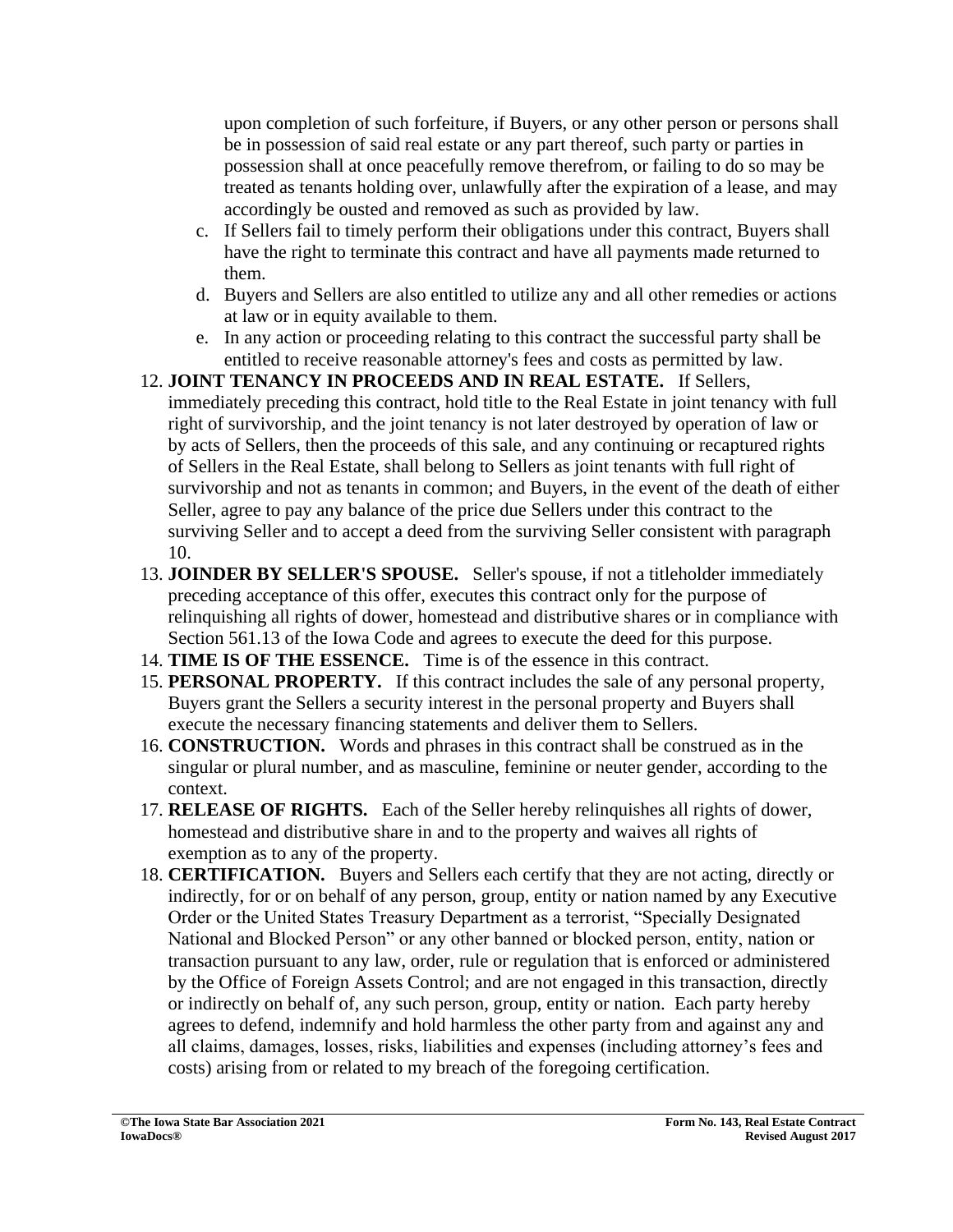### **I UNDERSTAND THAT HOMESTEAD PROPERTY IS IN MANY CASES PROTECTED FROM THE CLAIMS OF CREDITORS AND EXEMPT FROM JUDICIAL SALE; AND THAT BY SIGNING THIS CONTRACT, I VOLUNTARILY GIVE UP MY RIGHT TO THIS PROTECTION FOR THIS PROPERTY WITH RESPECT TO CLAIMS BASED UPON THIS CONTRACT.**

| Dated: May 17, 2022 | Buyer |
|---------------------|-------|
|                     |       |
|                     |       |

# 19. **INSPECTION OF PRIVATE SEWAGE DISPOSAL SYSTEM.**

Seller represents and warrants to Buyers that the property is not served by a private sewage disposal system, and there are no known private sewage disposal systems on the property.

# 20. **ADDITIONAL PROVISIONS.**

1)The online buyer's premium of \$1,000 per Tract will be added to the bid amount to arrive at the total contract purchase price.

2) Tracts will be tied together with the bidding set to close simultaneously. If a bid is placed with less than 4 minutes left, the time on the auction will extend another 4 minutes. This will continue until no bids are placed within the last 4 minutes. Each Tract will stay in bidding extension until there are no more bids placed on any of the Tracts that are tied together.

3) Down payment is due on the day the bidding closes and signing of the contracts will take place through email and electronic document signatures. In the event the auction bidding closes after 3:00 pm, the earnest money will be due the following business day. 4) It shall be the obligation of the Buyer to report to the Henry County FSA office and show filed deed in order to receive the following if applicable: A. Allotted base acres. B. Any future government programs. C. CRP Prorate.

5) Buyer agrees to follow all requirements of conservation plans and practices required by the FSA to maintain eligibility in the Conservation Reserve Program. Buyer agrees to accept responsibility and liability for any actions by the Buyer which would endanger eligibility for the CRP or actions that would require repayment of the CRP payment or payments. Buyer further agrees to indemnify and hold harmless the Sellers for any recovery sought by the FSA due to actions of Buyer, which would violate the requirements of the CRP. In the event the Buyer elects to take the ground out of CRP, the Buyer will be responsible to the Seller for any prorate of the CRP payment that the Seller would have received.

6) Tract 1 will be sold lump sum price. Tract 1 will be surveyed prior to final settlement/closing. In the event the final survey for Tract 1 is not completed by auction day or if the recorded survey is different than the announced surveyed acres for Tract 1, no adjustments to the final contract price of Tract 1 will be made, as it is selling lump sum price.